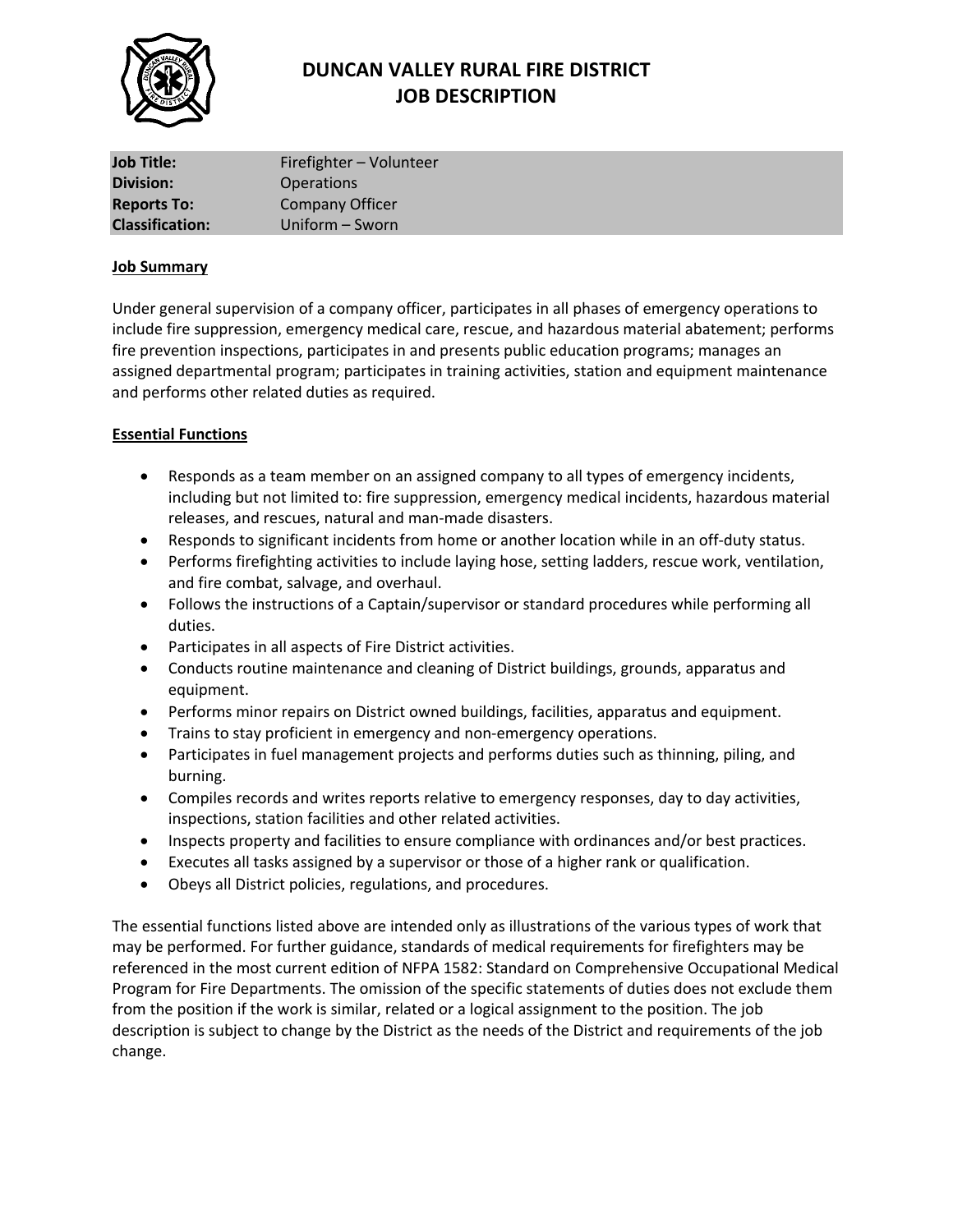

## **DUNCAN VALLEY RURAL FIRE DISTRICT JOB DESCRIPTION**

### **Minimum Qualifications**

Education and Experience:

• Be a minimum of 18 years of age.

Special Requirements:

• Must obtain and maintain a valid, unrestricted Arizona driver's license.

#### **Necessary Knowledge, Skills and Abilities**

- English usage and grammar.
- Basic mathematics.
- Perform activities requiring excellent physical condition.
- Learn technical firefighting principles and techniques.
- Understand and carry out oral and written instructions.
- Read and write at the level required for successful job performance.
- Establish and maintain effective relationships with those contacted in the course of work and live cooperatively with peers and supervisors; be an effective team member, follower, and when appropriate, team leader.
- Exercise self-control and good judgment in emergency/hazardous situations.
- Provide excellent internal and external customer service.
- Experience using computers and basic computer software.

### **Physical Demands/Work Environment**

- Must possess the mental ability to reason and make judgments Must possess the ability to understand and follow oral instructions.
- Must be able to understand and follow written instructions Possess the ability to guide and/or give instructions.
- Must possess the ability to make decisions in accordance with established procedures and policies.
- Must be able to speak and understand English in order to answer telephones and radios.
- Must be able to able to communicate verbally with county officials, the general public, vendors, supervisors and other employees.
- Hearing must be adequate to communicate with county officials, the public, vendors, supervisors, and other employees.
- Ability to read and understand text Ability to perform simple arithmetic operations quickly and accurately and to perform more complex operations utilizing a calculator, adding machine or other measuring devices.
- Ability to visualize objects of two or three dimensions, or to think visually of geometric forms.
- Must have manual dexterity to use telephone, radio, and calculator, copy machine, fax machine, manipulate computer keyboard and mouse, use hand tools, and use power tools and to manipulate small objects with fingers rapidly and/or accurately.
- Frequently must lift, push/pull, carry/hold materials or equipment in excess of 50 pounds from ground to waist, at waist level, waist to shoulder, and above shoulder level.